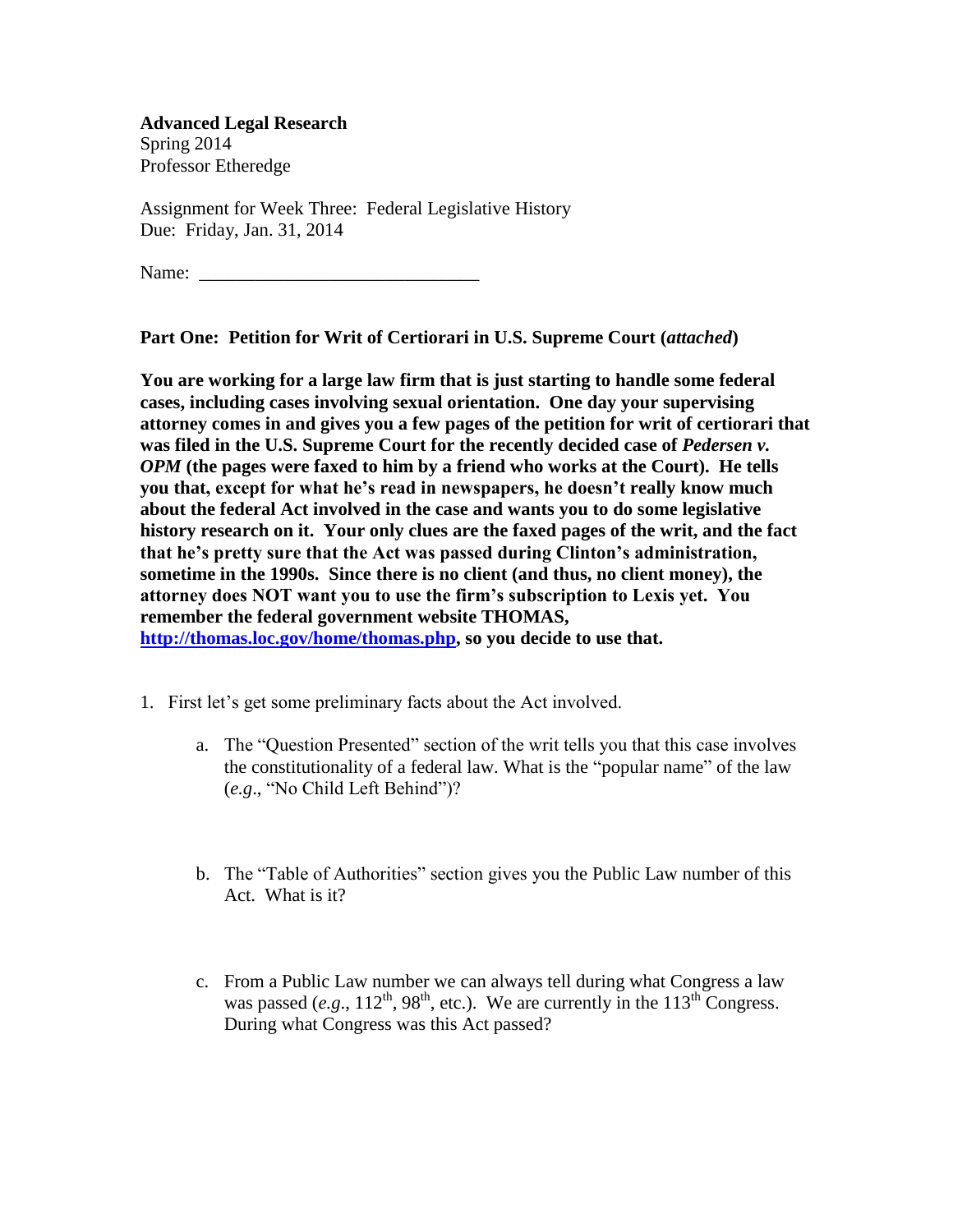- 2. Using the critical piece of information you now have (*i.e*., the Public Law number), **pull up the "Bill Summary and Status" page** for the Act on the THOMAS website, which will provide you with a lot of useful information. *(Hint: Do not panic – use the "Quick Tips for Using THOMAS and FDSys Websites" handout)*
	- a. What was the bill number for this Act?
	- b. Based on the bill number, in what chamber of Congress was it introduced (*i.e*., House of Representatives or Senate)?
	- c. Who introduced the bill (sponsored it)?
	- d. On what date was it introduced?
- 3. Click on the "All Congressional Actions with Amendments" link.
	- a. What committee *and* subcommittee was the bill referred to? (*two answers*)
	- b. When were the *sub*committee hearings held (ignore the Mark-Up Session)?
	- c. On July 9, 1996, the House Committee on the Judiciary reported the bill favorably back to the entire House for consideration. What is the citation (*i.e*., number) of the committee report that was issued at that point?
	- d. The House passed the bill on July 12, 1996, in "Roll No. 316" *(Hint: it was a little after 2pm, just to help your tired eyes out a bit! LOL)*. What was the vote, Yeas and Nays (*i.e.,* for and against)?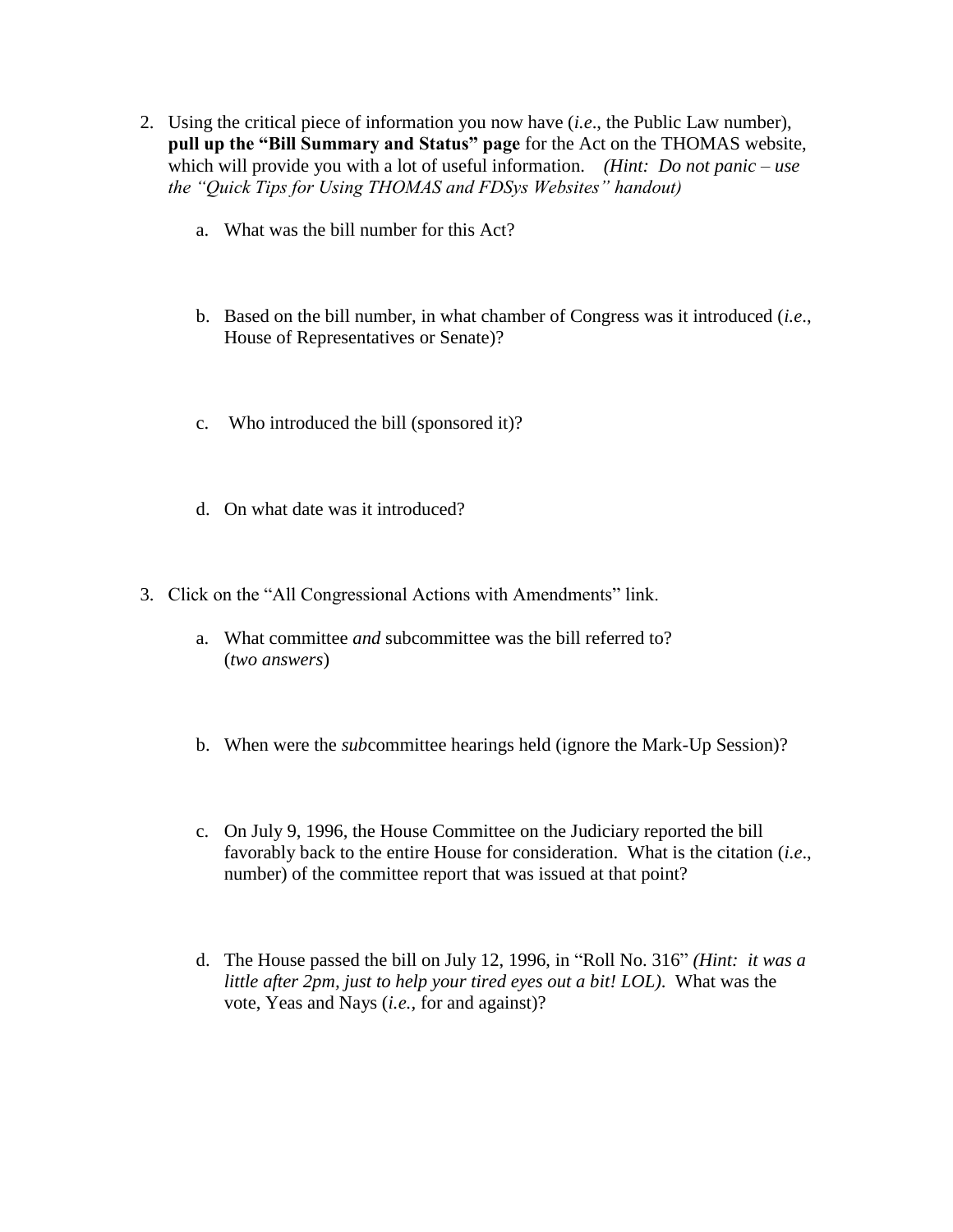- e. Click on the "Roll" link to bring up the list of votes. How did Nick Rahall, a representative from West Virginia, vote - Yea or Nay?
- f. Go back to the "All Congressional Actions with Amendments" page. On Sept. 10, 1996, the Senate passed the bill, in "Record Vote No: 280". What was the vote, Yeas and Nays?
- g. Clink on the "Record Vote" link to bring up the list of votes. How did Robert Byrd, a senator from West Virginia, vote – Yea or Nay?
- h. Go back to the "All Congressional Actions with Amendments" page. When did the President sign the Act into law?

You go to your supervising attorney and present him with all this factual information. He is very pleased, but now wants you to dig deeper into what you have found. You decide to check some of the floor debates from the Congressional Record, so you return to the THOMAS "All Congressional Actions with Amendments" page that you had been using.

You see that on Sept. 10, 1996, the bill was considered in the Senate, which was reported in the Congressional Record on pages S10100-10125. Click on that link. Then click on either the "Beginning" or "DEFENSE OF MARRIAGE ACT" or "Page s10100" links. After you pull the CR pages up, click on the "GPO's PDF" link (okay, no, you don't have to bring up the .pdf to answer these questions, but it would make me happy if you did so you can see what it actually looks like in print – and you want a happy professor, don't you? I thought so.).

- 4. You see that they start talking about the DOMA bill at the bottom of the third column on page s10100. Sen. Kennedy starts talking on page s10101 and on page s10102 he begins a discussion of a clause of the U.S. Constitution that he believes is violated by this bill.
	- a. Which clause does he discuss? (*Professors Tribe and Sunstein also mention it in the quotes attributed to them*).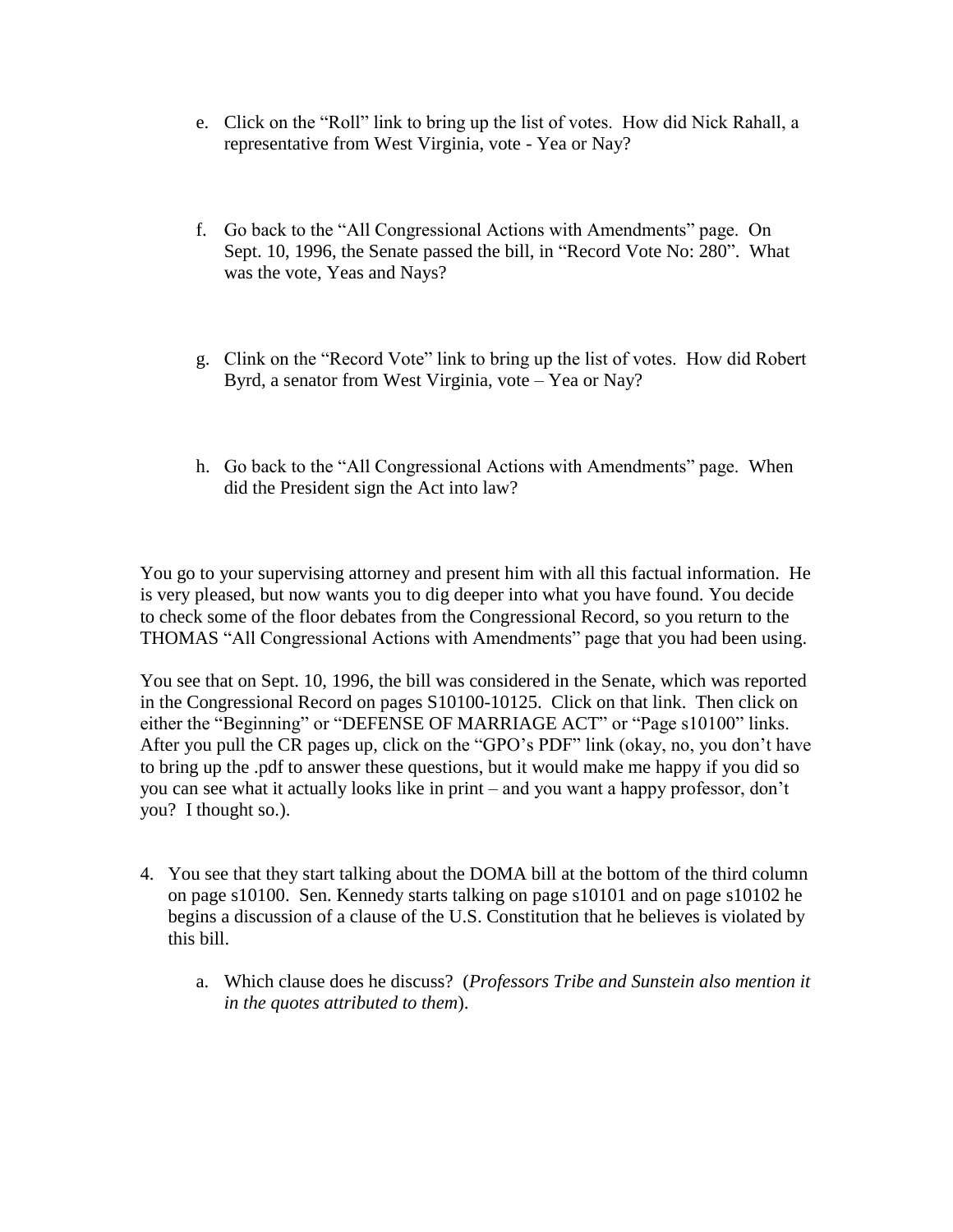- 5. Sen. Kerry begins speaking about the bill on page s10106 of the Congressional Record. Go to that page.
	- a. Is Kerry against same-sex marriage?
	- b. Is he going to vote for the DOMA bill*?*
	- c. Does he think the bill is unconstitutional? (*Hint*: *try second column of s10107*)
- 6. You decide to take a look at the committee report (that you found in Question 3c), so you go back to the "All Congressional Actions with Amendments" page (*believe me, it's best to just use the back button*), and click on the link for the report. (Again, it would make me happy if you pulled up the .pdf for it – click on "PDF" under "Full Display", and then click on "Continue to GPO site")
	- a. Briefly, (*i.e*., we don't need the *entire* statement of the second purpose), what does the committee believe are the **two** primary purposes of the bill? (*Hint*: *it's in the "Purpose and Summary" section*). *(two answers)*
	- b. In Part II of the "Background and Need for Legislation" section (page 4), the report talks about the lawsuit that was the motivation for this bill. What was the name of the lawsuit, what state was it in, **and** what year was it decided by that state's Supreme Court? (*three answers*)
	- c. On page 19 of the committee report, under the "Vote of the Committee" section, the report lists amendments to the bill that were considered by the committee. Were any of these amendments adopted?
- 7. Very often the committee report will include the views of executive agencies, as submitted to the committee by official letters.
	- a. Ann Harkins from the US Department of Justice, Office of Legislative Affairs, sent a letter to Rep. Charles Canady, dated May 29, 1996 *(Hint: p.*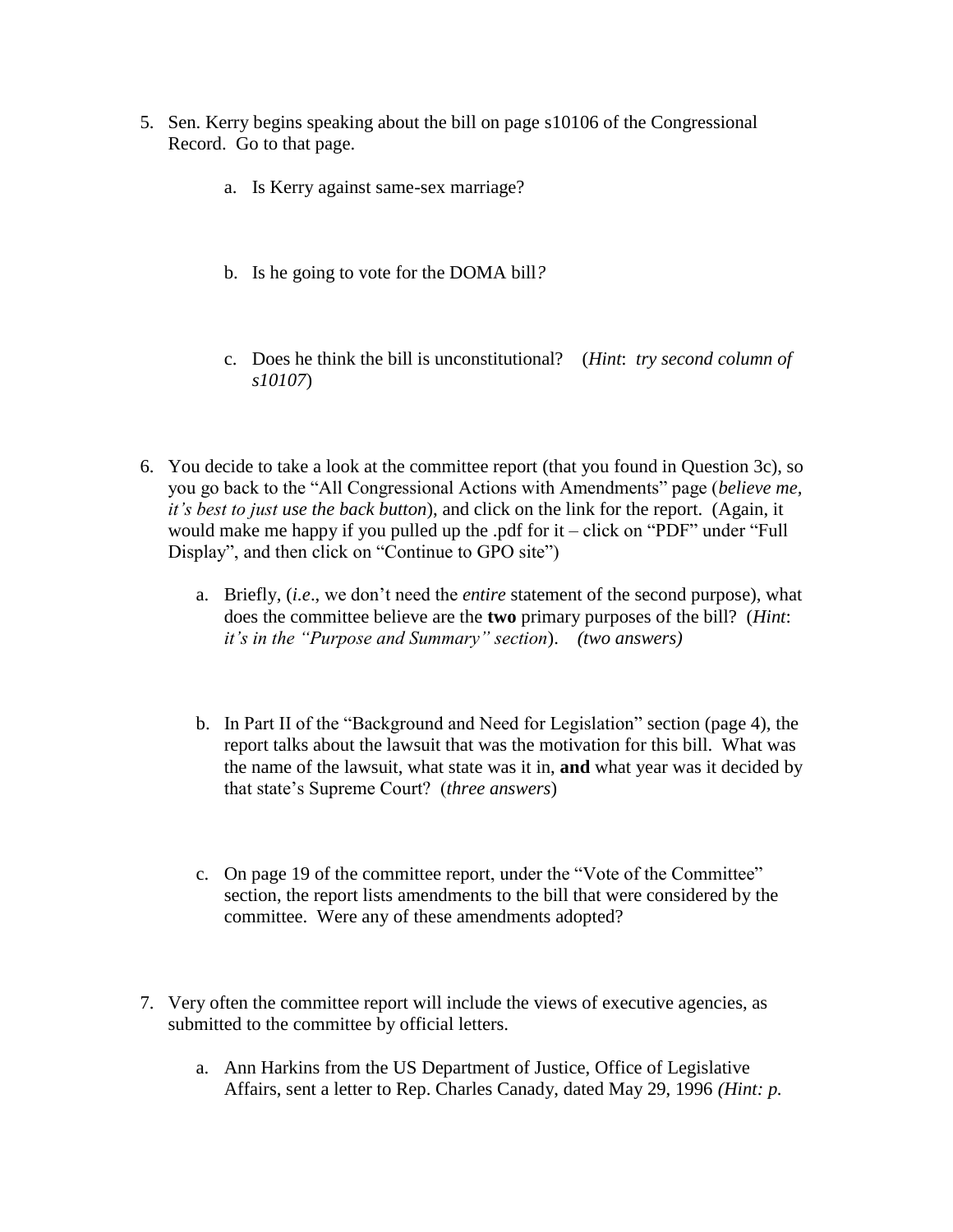*34).* According to this letter, is it the administration's opinion that the bill is constitutionally sustainable **and** will be signed by the president if presented to him? *(two answers)*

- 8. Committee reports also often include views of the dissenting members of the committee (*i.e*., the ones who do *not* want to report the bill back out to the floor of the chamber for debate and vote).
	- a. "Dissenting Views on HR 3396" begins on page 36 of the committee report. According to the first paragraph, what is one of the major problems of the bill?
- 9. Committee reports usually refer to the hearings that were held, if there were any. The hearings for the DOMA bill are discussed on page 18 of our report.
	- a. We already know from THOMAS when the hearings were held and by what subcommittee (see Questions 3a and 3b). But we don't know who appeared. Who is the first person (of 13) listed as a witness, **and** where is he from (*i.e*., what does he represent)? (*two answers*)

You want to look at the transcript for this hearing and the presidential remarks and signing statement (if any), but THOMAS doesn't contain those two things. So now you go to FDSys, the Government Printing Office (GPO) website, [www.gpo.gov/fdsys/.](http://www.gpo.gov/fdsys/)

Using the same "Quick Tips for Using THOMAS and FDSys Websites" handout, find the congressional hearing for the DOMA bill *(Hint: see Questions 1c, 3a and 3b)* and pull up the .pdf version (*please* do the .pdf version, for me?). (Notice that we got lucky, because this is the only hearing that FDsys.gov has from that committee for that year.)

- 10. Go to the testimony for Rep. Terrance Tom (his *oral* statement, not the previously submitted written statement).
	- a. According to Tom *(Hint: first page of his oral statement),* after the 1993 Hawaii case, did the 1994 Hawaii Legislature overwhelmingly vote to reject the court's interpretation of the State constitution and amend the marriage statutes to make clear that legal marriage was only between a man and a woman?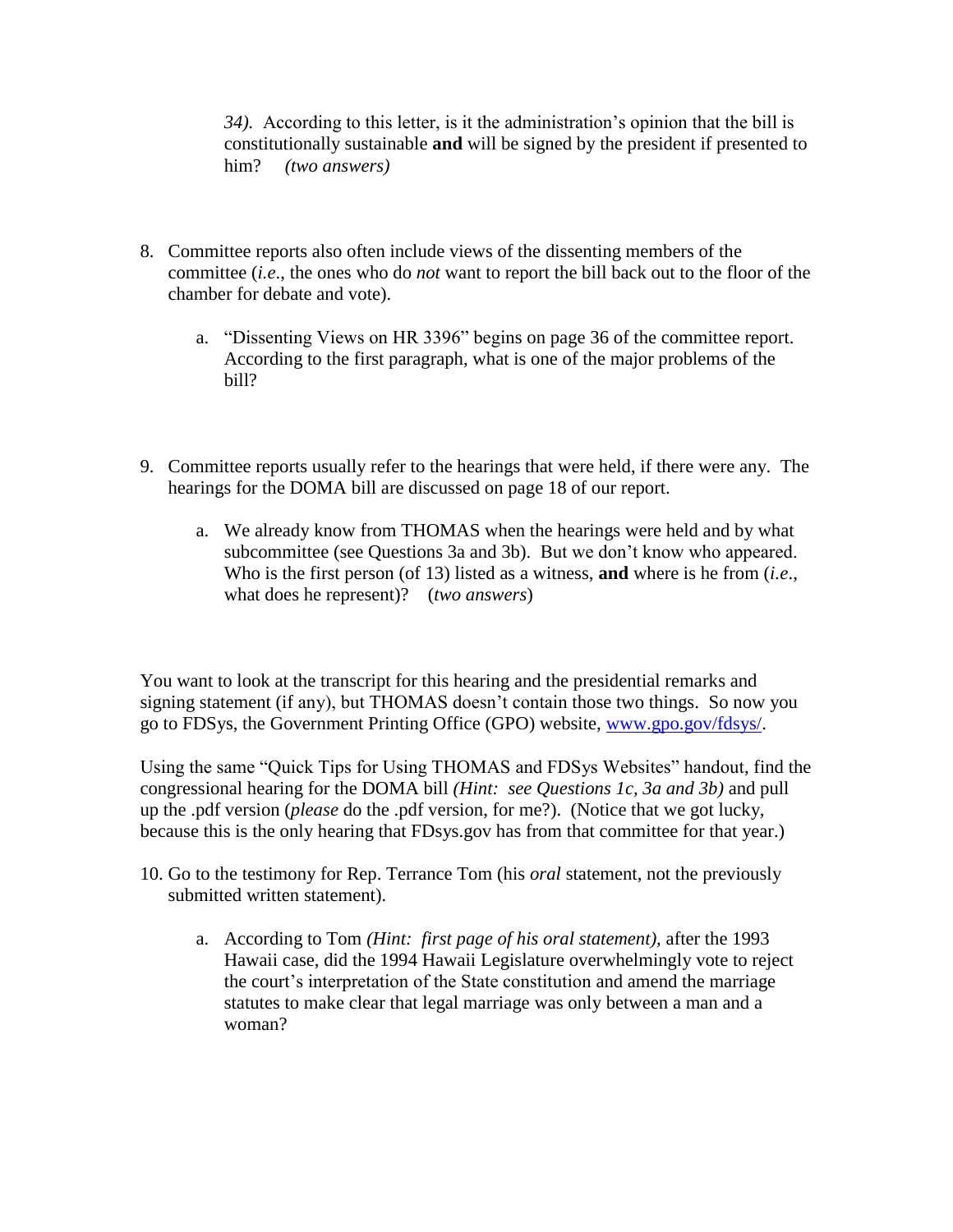11. The last thing you want to check is whether the president made any remarks or issued a signing statement when he received or signed the DOMA act. Using the "Quick Tips" tipsheet, go to the "Compilation of Presidential Documents" section of the FDSys.gov website, where you will find a statement by President Clinton.

(*Hint*: *In this instance, the remarks were on the date he was presented the bill; if you need to, you can find this information back in THOMAS, but as a HINT we'll tell you that he was presented the bill the day before he signed it, see Question 3h*).

a. Does Clinton oppose government recognition of same-sex marriages?

## **Part Two: [Morgantown Dominion Post Newspaper Article](https://groups.yahoo.com/neo/groups/NatNews/conversations/topics/2713) (***Yahoo! login required***)**

**You are a summer associate for a law firm in Morgantown that has just taken on a local Native American tribe as a client. One day your supervising attorney comes in and hands you an old posting from a listserv that is geared towards Native Americans, which she stumbled across on the web. The poster basically reposts an entire article from the Morgantown Dominion Post newspaper from 2000, and your attorney is very interested in a federal law that is mentioned in it. She admits that she doesn't know anything about the law, but thinks it would be something important for your firm to know and so asks you to find its legislative history as a start. Before she leaves, she reminds you that the firm's WestlawNext subscription is very expensive and she only wants you to use it if you feel it is absolutely necessary – which it isn't.**

- 1. In the article, someone is quoted as mentioning a law that has to do with Native American gravesites.
	- a. What is the popular name of that law?
- 2. The article doesn't give any details about NAGPRA (the acronym for the law), and you're not sure where to start your research. You decide to go to the interwebs and pull up the **Wikipedia** article about the law, using the full popular name of the law as your search.

You are astounded by the amount of information the article gives you. You write it down, but remember that your ALR professors told you that sites like this should only be used as starting points. You will always need to double-check the information before you rely on it for anything further.

a. What was the bill number of the Act? *(Hint: See the "Legislative History" section on the right side of the page)*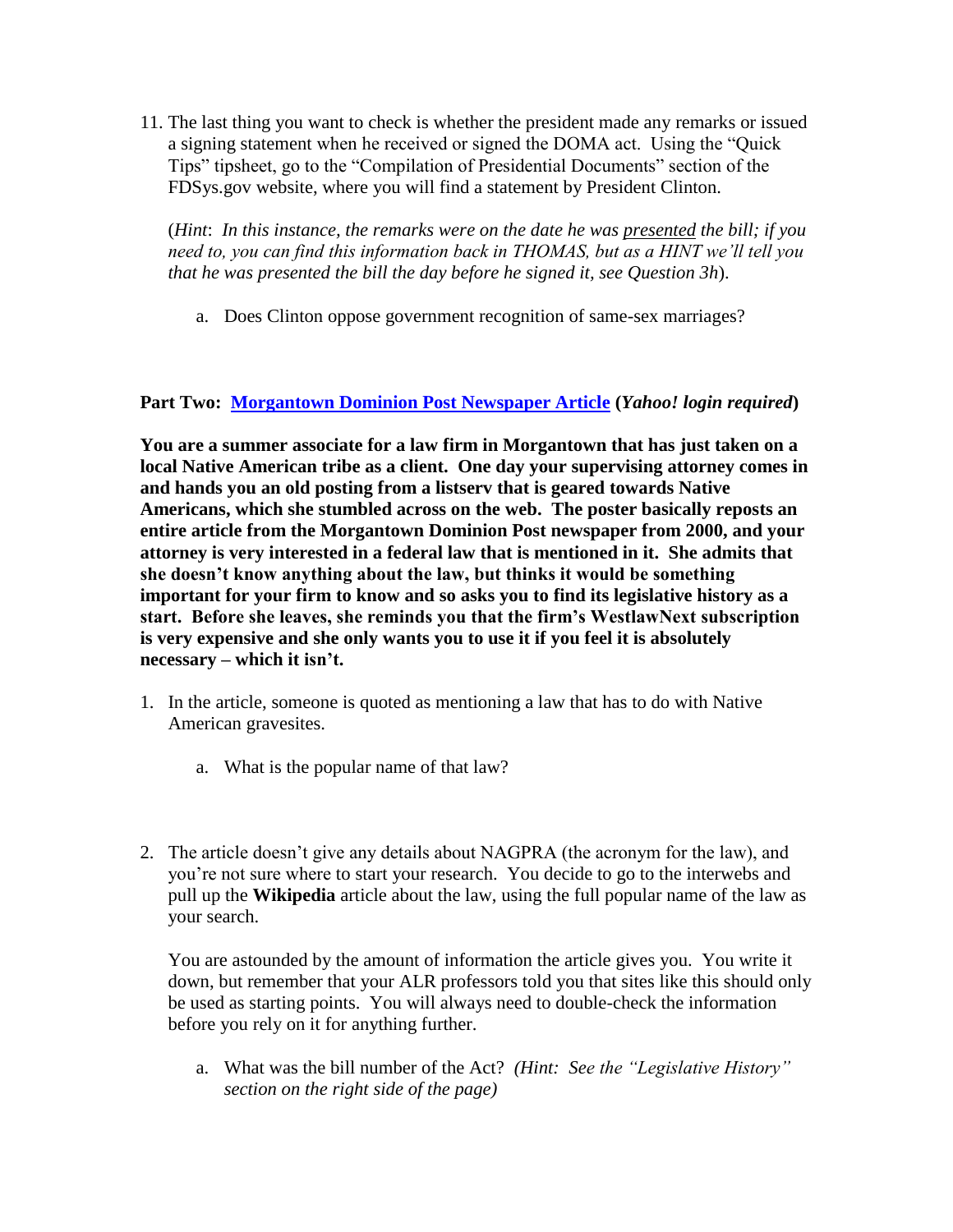- b. During what Congress was it enacted  $(e.g., 112^{\text{th}}, 85^{\text{th}})$ ?
- c. What chamber of Congress was the bill introduced in?
- d. What committee was it assigned to?
- e. What president signed it, **and** when? (*two answers*)
- f. What Public Law number was assigned to it?
- 3. You remember a government website your professors told you about, THOMAS, where you can go to find legislative history about this law. You go to that site and, by using the Public Law number *(Hint: remember the "Quick Tips" handout)*, pull up the **"Bill Summary and Status" page** for this law. Click on the "All Congressional Actions with Amendments" link.
	- a. When were committee hearings held?
	- b. On what date was the bill (amended) reported favorably from the committee back to the entire chamber? *(Hint: Not "ordered to be reported", but "reported")*
	- c. What is the citation to the committee report that was issued when it was reported by the committee out to the floor of the House?

You notice that, although there are references to the committee report and the dates of floor action (debates), there are no links to these documents. You realize that THOMAS and FDSys aren't going to be able to help this time because their coverage doesn't go back far enough. For a minute you consider going on to WestlawNext, but since you are in Morgantown you decide that it's more cost-effective to visit the WVU College of Law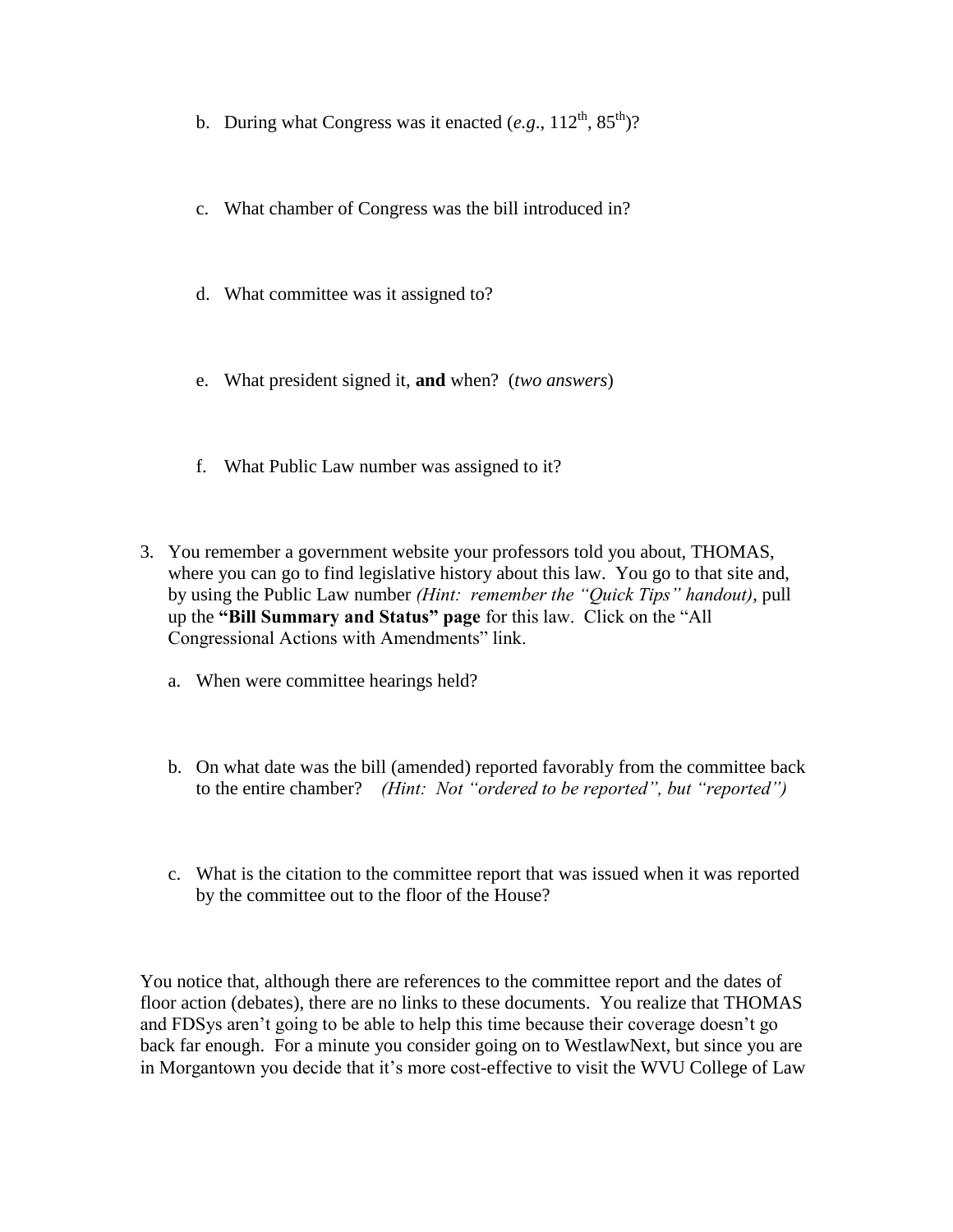library so you can (gasp!) check their print resources. You don't worry, because you personally know some very friendly law librarians there who will help you.

When you get to the library, go to a set of books put out by West called the "United States Code, Congressional and Administrative News", or "USCCAN" (you will find this set in the very first row of the tall bookshelves, on the left after you walk into the library ... or ask us ... ). In this resource you can find both the Public Law AND the committee report that went with it. I know! Too cool!

- 4. Find the Act, *i.e.,* the law as passed by Congress and signed by the president, by its Public Law Number. *(Hint: Since we didn't have time to show you how to use the USCCAN books in class, we'll tell you where this Act is. It's in Vol. 3 of the 1990 set, which covers the 101st Congress, Second Session. Remember, the first part of the Public Law number tells you what Congress it was passed in, and you also already know the year, so you could have found it with no help from us – we were just being nice).*
	- a. Just to remind you that the passed Act always refers you to the original bill number, what is the original bill number *(Hint: Very top of the page)*?
	- b. Under "Sec. 2. DEFINITIONS", what is the definition of "Native American"?
- 5. Go to the last page of the Act. At the bottom of the page, you notice that they give you some legislative history information.
	- a. What is the citation of the committee report?
	- b. What are the four dates given for consideration and passage by the House and Senate, which you can find in the Congressional Record?

You are excited that you are going to get your hands on that committee report. No, seriously, you're excited. You know (because we told you up above) that the USCCAN set also contains these reports. Go back to the first page of the Act; under the title of the Act it says "For Legislative History of Act, see p. xxxx" (and gives you a page number, which I'm not going to give you). Go to that page (in the same set of volumes that cover the 101st Congress, Second Session, in 1990; these volumes will say "Legislative History" on the spine), and find the report.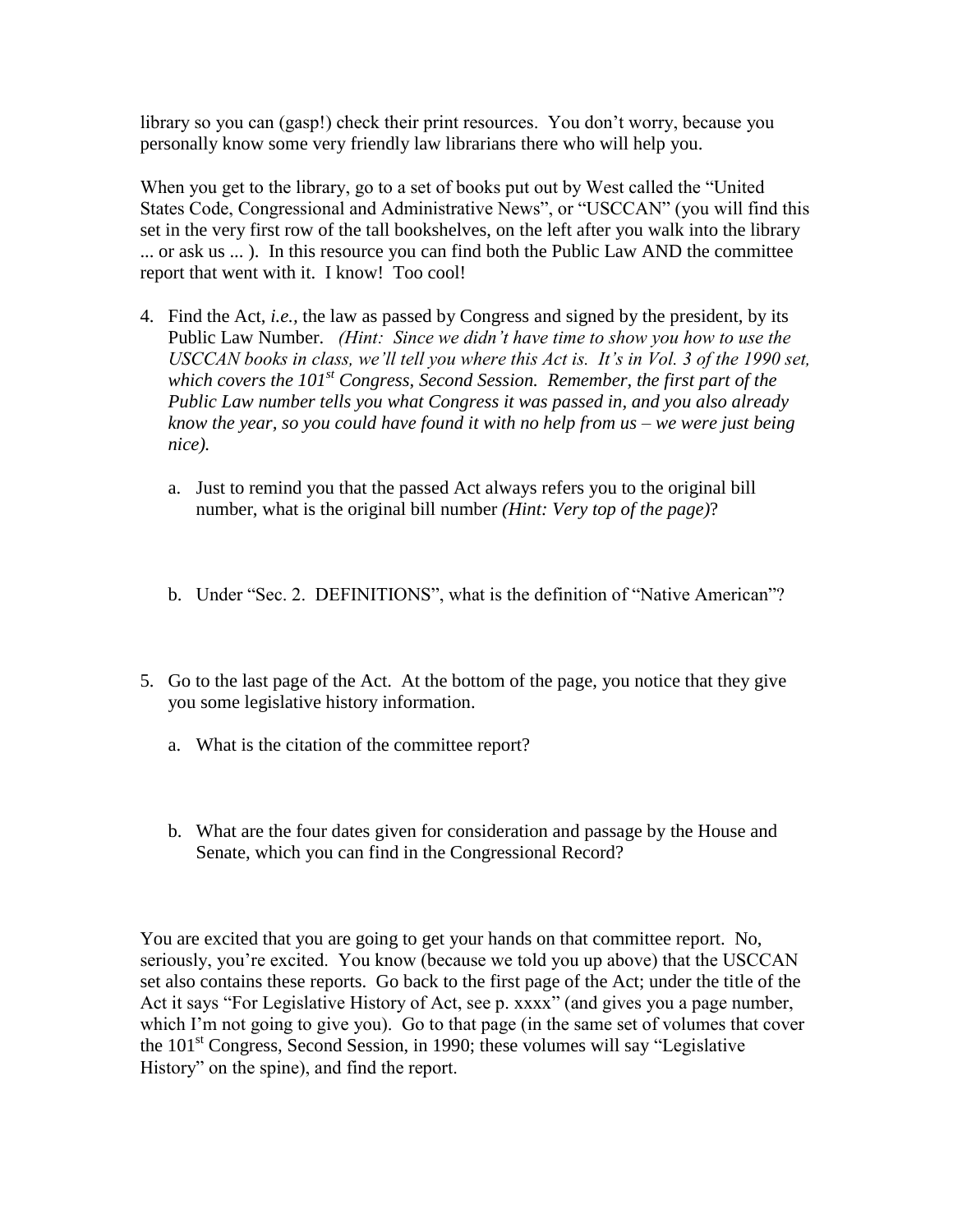(*Helpful Hint: Don't ask me why, but the reports are arranged in chronological order of the public law numbers, not the committee report numbers. I said don't ask me why. So if you didn't have a page number, you'd have to find the report by looking for the Public Law number. We sigh ...*)

- 6. You're now looking at the committee report. The first page gives you all kinds of good citation information, some of which you got from Wikipedia and can now verify. You also notice that there was a Senate committee report about this bill.
	- a. What is the citation (*i.e.,* number) of the *Senate* report, **and** what Senate bill did it accompany? (*two answers*) (NOTE: this is a good example of two similar bills being introduced concurrently in the House and the Senate, which is why there are two different bill numbers)
	- b. Is that Senate committee report printed in USCCAN along with the House committee report? *(Hint: It tells you which reports are "set out below"; if a report's not listed, then it's not printed in the volume)*
	- c. Briefly, from the "Purpose" section (p. 4367), what is the purpose of the bill (first sentence only is okay)?
	- d. Under the "Definitions" section (p. 4373), what happened to several key terms used in the legislation? *(Hint: very first paragraph)*

The next thing you decide to look at is the Congressional Record (CR), for the floor debates. You are specifically looking for the CR for October 27, 1990, because that is when the House concurred with the Senate amendment, and the Act was cleared for the President (as your earlier research showed you).

Since you know what date of the Congressional Record you are looking for, you ask the staff at the Circulation Desk where it is kept. They tell you it's downstairs on the bottom floor, but that it's your lucky day as they just happen to have that particular volume handy *(seriously, for convenience sake, and because we don't want you misfiling our stuff, ha ha!, the Congressional Record for Oct. 27, 1990, will be at the Circ Desk, in the Legal Research and Writing course reserves).*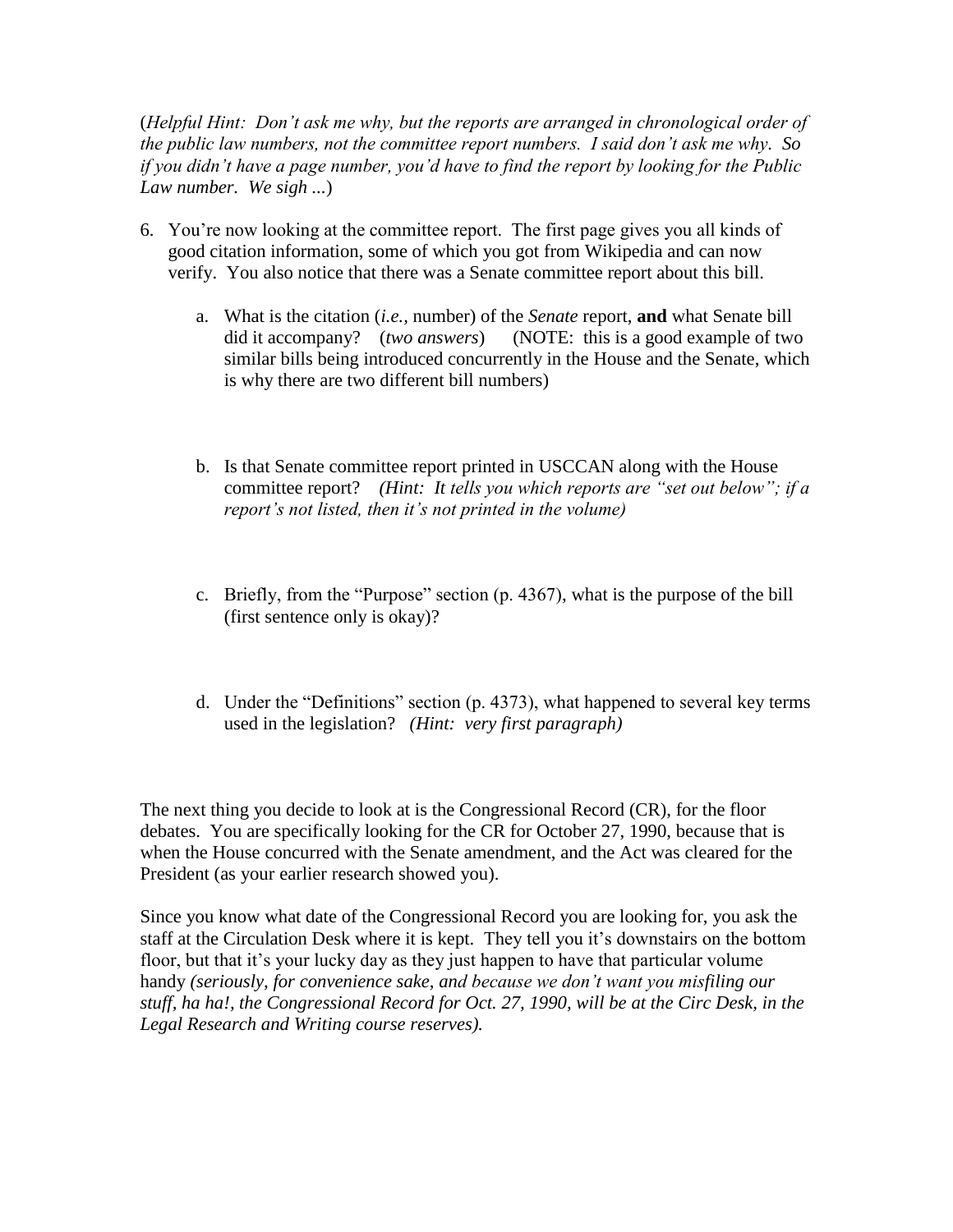- 7. Each day's Congressional Record has a "Daily Digest" in the back (very back), which summarizes that day's happenings. On page D1445, the Daily Digest has a summary of what happened in the House that day concerning the Native American graves bill.
	- a. So, what happened?
	- b. It refers you to a page of the CR, where you can see the floor debate and discussion about the bill. What page of the CR does it refer you to?
	- *c.* Go to that page *(Hint: not surprisingly, "H" stands for the House part of the CR and "S" stands for the Senate part of the CR).* Representative Richardson says that in the amended bill, the term "museum" now deletes the Smithsonian Institution from inclusion in the legislation. Why is he agreeing to the Senate's amended change that deletes the Smithsonian from inclusion in the bill? *(Hint: p. 12336, bottom of third column)*

The last thing you want to look at is the committee hearing (from Questions 2d and 3a). You ask and learn that the print copy is missing from the law library (it actually is!). However, you remember that the FDSys website has hearings so you go there and look for it, but discover that hearings from that particular year of Congress are not loaded yet. Okay, no problem. You know about a really nifty website from the Hathi Trust, [www.hathitrust.org,](http://www.hathitrust.org/) which has tons of hearings scanned in by libraries across the country (well, you know now, anyway).

- 8. Go to the Hathi Trust site and switch the Search box from "Full-Text" to "Catalog". Then run the search "native american graves protection repatriation hearing" (without the quotes). You should pull up 9 results. You want the  $7<sup>th</sup>$  result in the list, because that's the one that has the correct committee name (never mind that the year listed is off by one year, that's the year the GPO finally got around to *publishing* the hearing). Click on "Catalog Record", and then under "Viewability" (really? that's a word?) click on the one from Penn State.
	- a. What is the full title of the hearing?
	- b. The Wikipedia article abbreviated the name of the House Committee that reported on the bill (see Question 2d). What is the full name of the House Committee?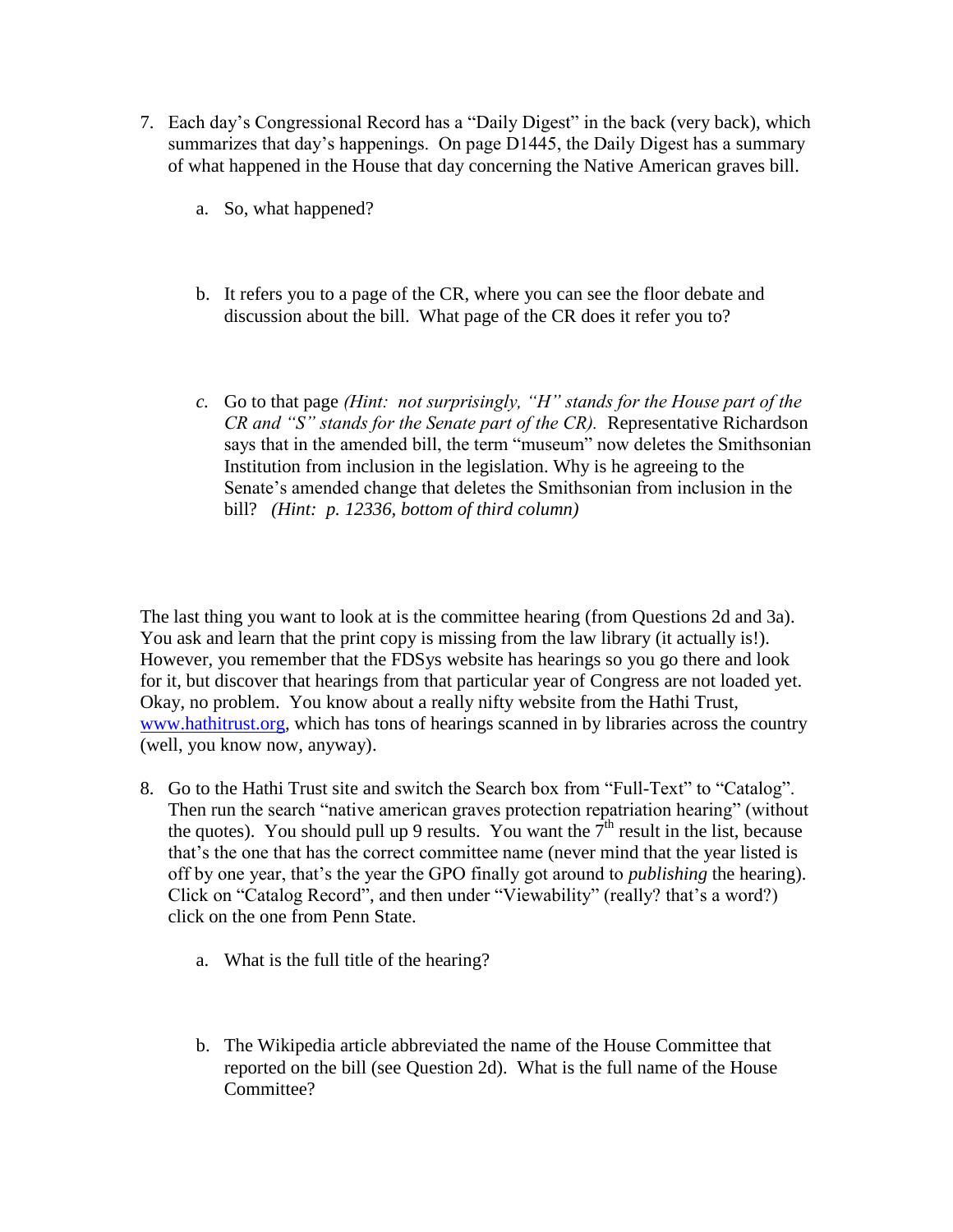- c. On what page does the testimony of James Reid start? (*Hint: using the navigation arrows in the upper right corner, go in two pages past the title page to find the Table of Contents*)
- d. Using the "Jump to" box, go to that page. What organization does he represent, and what is his position with that organization. *(two answers)*
- e. According to the first page of his testimony, is his group taking issue with several provisions of the bill?

## **Part Three – Legislative History Using WestlawNext**



**Your supervising attorney gives you the citation to a federal statute, 15 U.S.C § 6301, and tells you she needs some legislative history references for it. She needs it quickly, so she tells you to go ahead and use WestlawNext this time. In WestlawNext, pull up 15 USC 6301 (by typing that into the search bar on top of the screen). Using the "Legislative History Materials" link, found under the "History" tab (on top of the statute), answer the following questions.**

- a. The information in the Legislative History Materials is organized by Public Laws. There are two Public Laws listed for this statute (the oldest one created it, the most recent one amended it somehow). We are interested in the most recent one, P.L. 106-210 (and *not* P.L. 104-272). What is the popular name for this Act? *(Hint: Click on the "Pub.L. 106-210" link to bring up the text of the Act)*
- b. What was the bill number for P.L. 106-210 (remember, you'll always find that information in the Act)?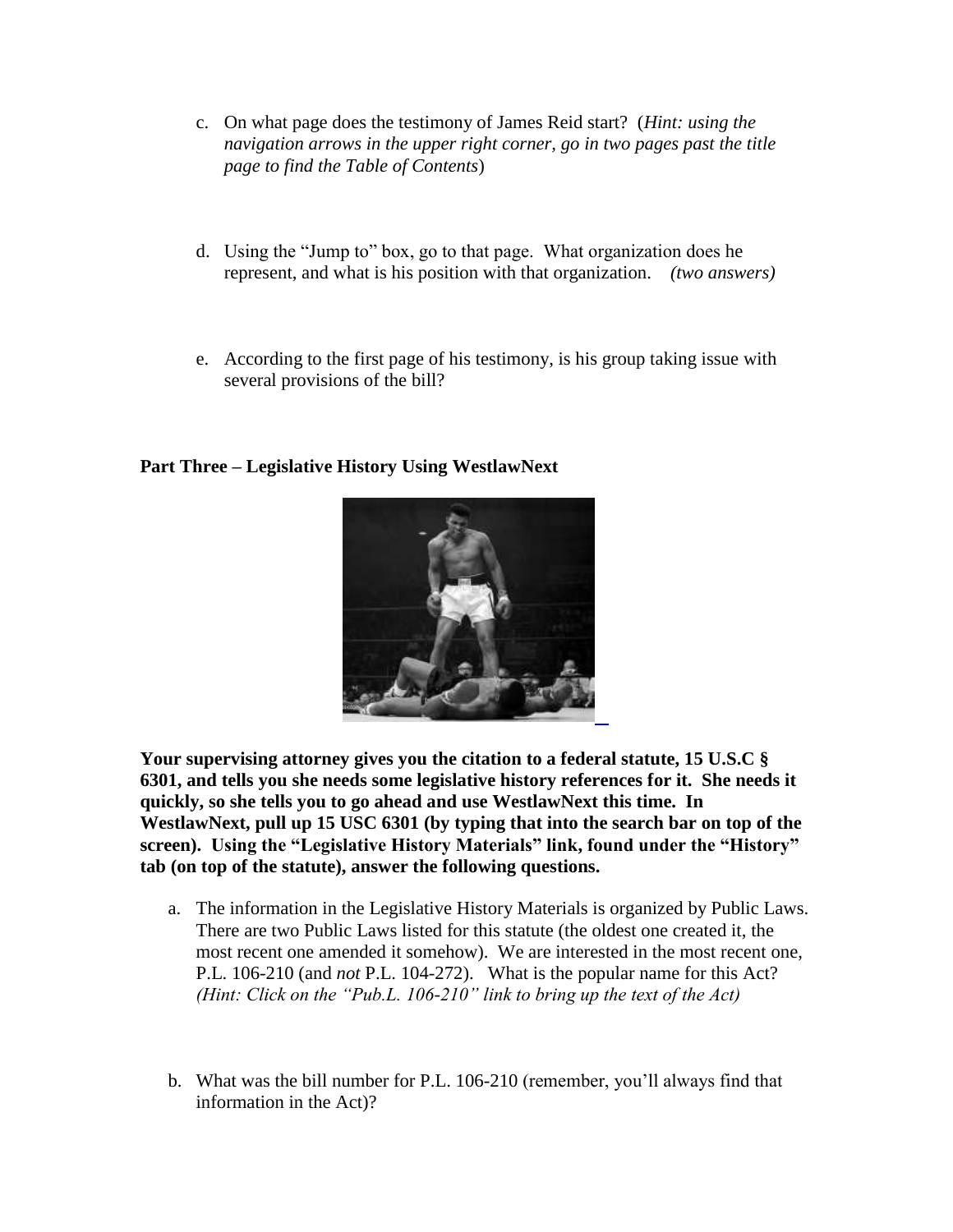- c. When did P.L. 106-210 become a law (*i.e*., what date was it "approved" by the president)? *(Hint: At the very end of the Act)*
- d. Go back to the Legislative History Materials page. What is the citation to the House committee report, issued on Nov. 4, 1999?
- e. Click on the link for the committee report. What House Committee is the report from?
- f. Go back to the Legislative History Materials page. Pull up the Congressional Record entry from Nov. 8, 1999 (labeled "Muhammad Ali Boxing Reform Act"). At 2:15, who does Mr. Bliley yield the floor to*? (Hint: You can do an Edit/Find command for "2:15")*
- g. Go back to the Legislative History Materials page. On what date was there a congressional hearing held? *(Hint: This section is labeled "Testimony")*
- h. Click on the link for that hearing. What House Committee and Subcommittee were responsible for the hearing? *(two answers)*
- i. What organization's statement is given?

## **Part Four – You're On Your Own**

**You work in a firm that specializes in Intellectual Property and is gearing up to take on patent cases. Your supervising attorney wants to start learning as much as he can on the recent Leahy-Smith America Invents Act, and has charged you with compiling a legislative history. He googled the Act and discovered that the Public Law number is P.L. 112-29 … but that's all he knows. He's also panicking because all of this is going to cost a boatload of bucks on their Lexis Advance subscription. You say, "Not to worry, boss. I can do all of this for free. So, how's about that corner office now?".**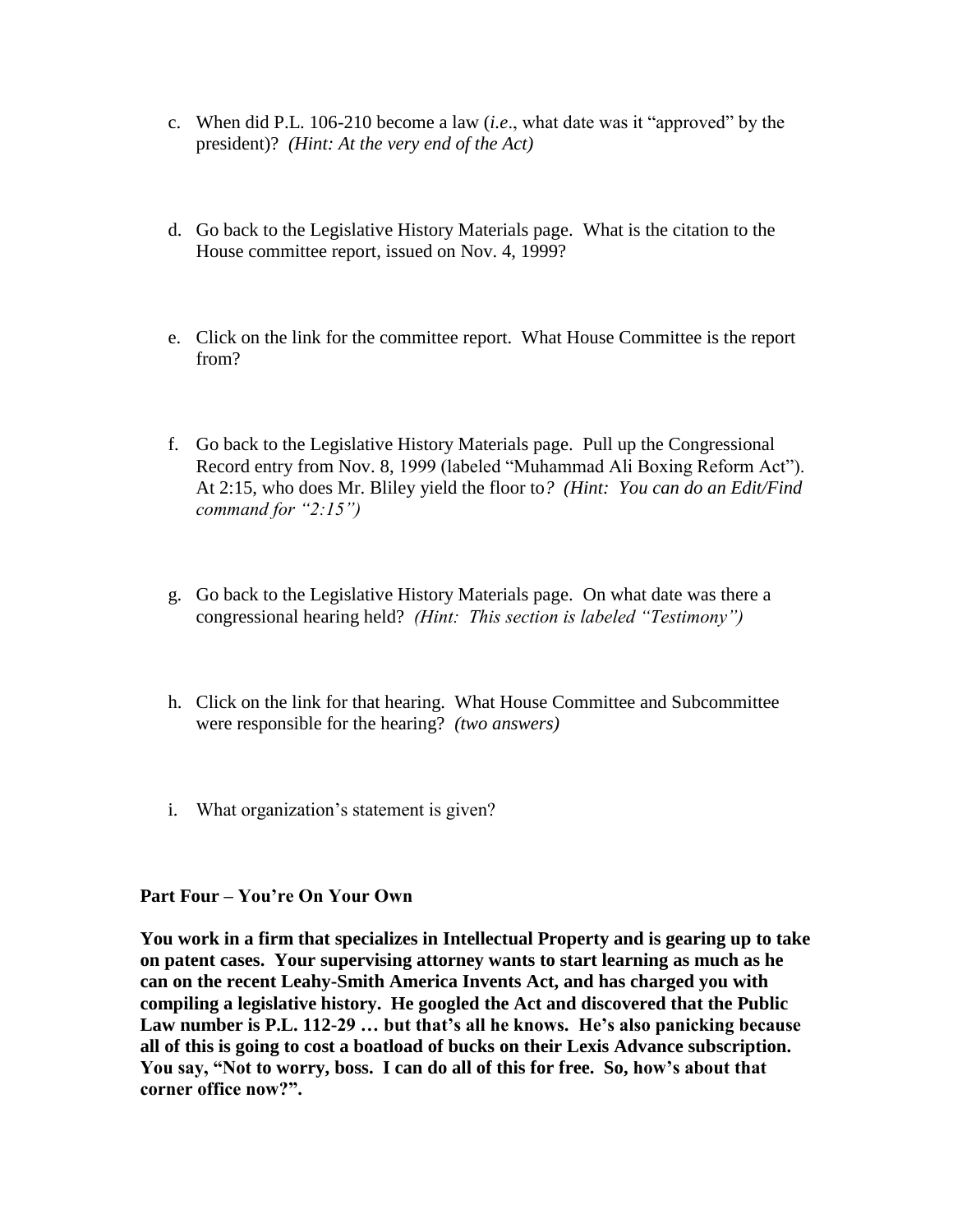**You should be able to answer all of the following questions using THOMAS [\(http://thomas.loc.gov/home/thomas.php\)](http://thomas.loc.gov/home/thomas.php), FDSys [\(www.fdsys.gov\)](http://www.fdsys.gov/), the "Quick Tips" handout, and other hints and instructions given to you in the first three parts of this assignment**.

- 1. What was the bill number for this Act?
- 2. Which chamber was it introduced in, the House or the Senate?
- 3. What two committees were the bill referred to?
- 4. One committee referred the bill to a subcommittee, which held hearings on the bill.
	- a. What was the name of the subcommittee
	- b. When was the hearing held?
- 5. Does the hearing transcript include the text of the bill?
- 6. During the hearing, Mark Chandler, Senior VP of Cisco Systems, appeared as a witness. In his oral testimony he makes four suggestions. What is the fourth suggestion?
- 7. The bill (amended) was reported out to the entire chamber on June 1, 2011, along with a committee report. What is the citation of the committee report?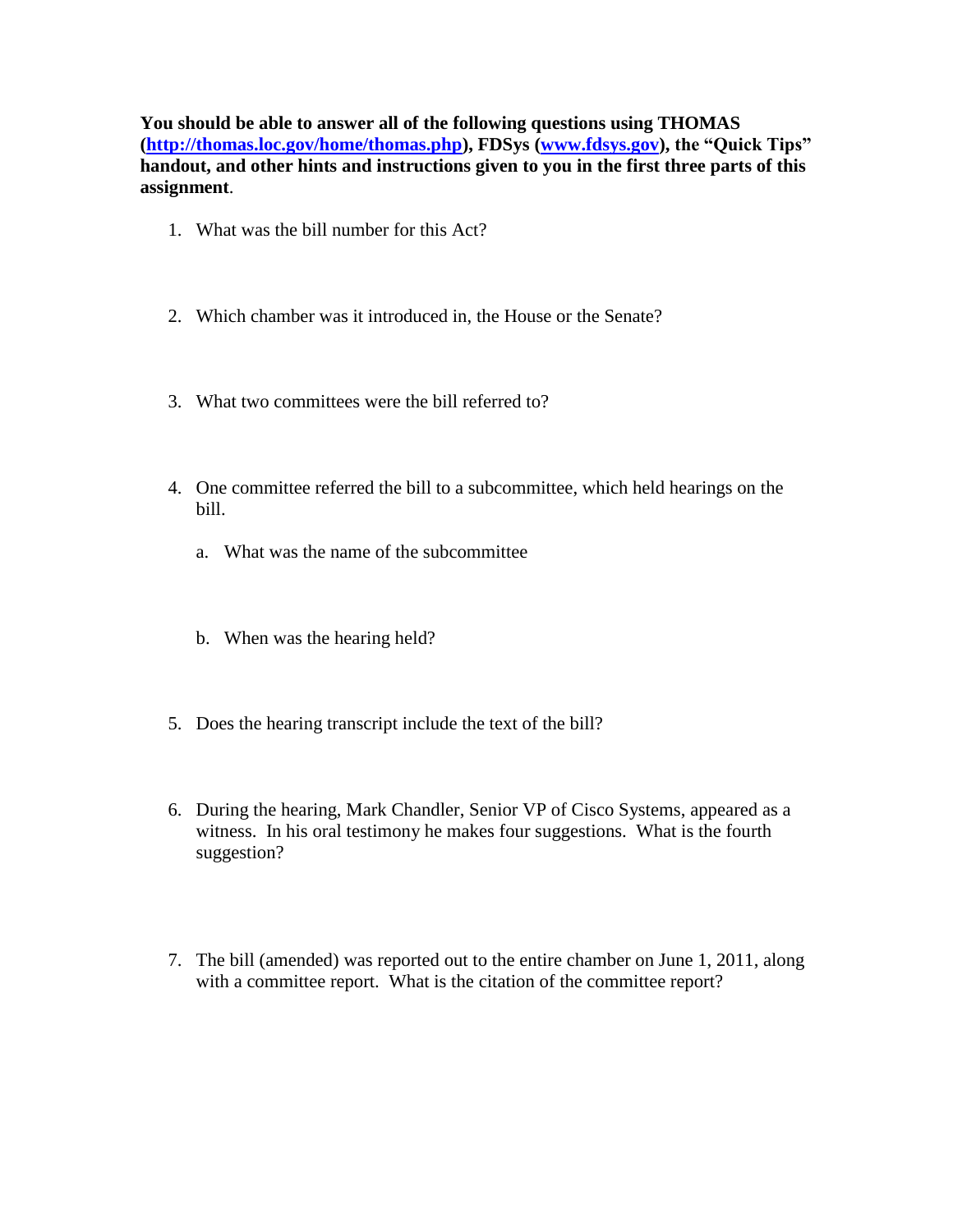- 8. In the committee report, under the "Background and Need for the Legislation" section, it states that the bill would create a new United States system of patent filings, which is followed by other industrialized nations. What is this system?
- 9. In the committee report, under the "Dissenting Views" section, Rep. Conyers mentions the creation of a 3-year safe harbor. Why is he concerned?
- 10. When the chamber was debating the bill on June 23, 2011, Rep. Conyers proposed Amendment A002 (H.Amdt.492). Representative Rohrabacher starts talking on p. H4482 of the Congressional Record and sarcastically calls the bill the "Unilateral Disclosure Act". What other humorous name does he call it?
- 11. The Act was signed into the law by President Obama on Sept. 16, 2011.
	- a. Where was Obama when he signed the Act (school and city)?
	- b. During his remarks on the Act he talks extensively about another bill that he would like to see passed. What is that bill?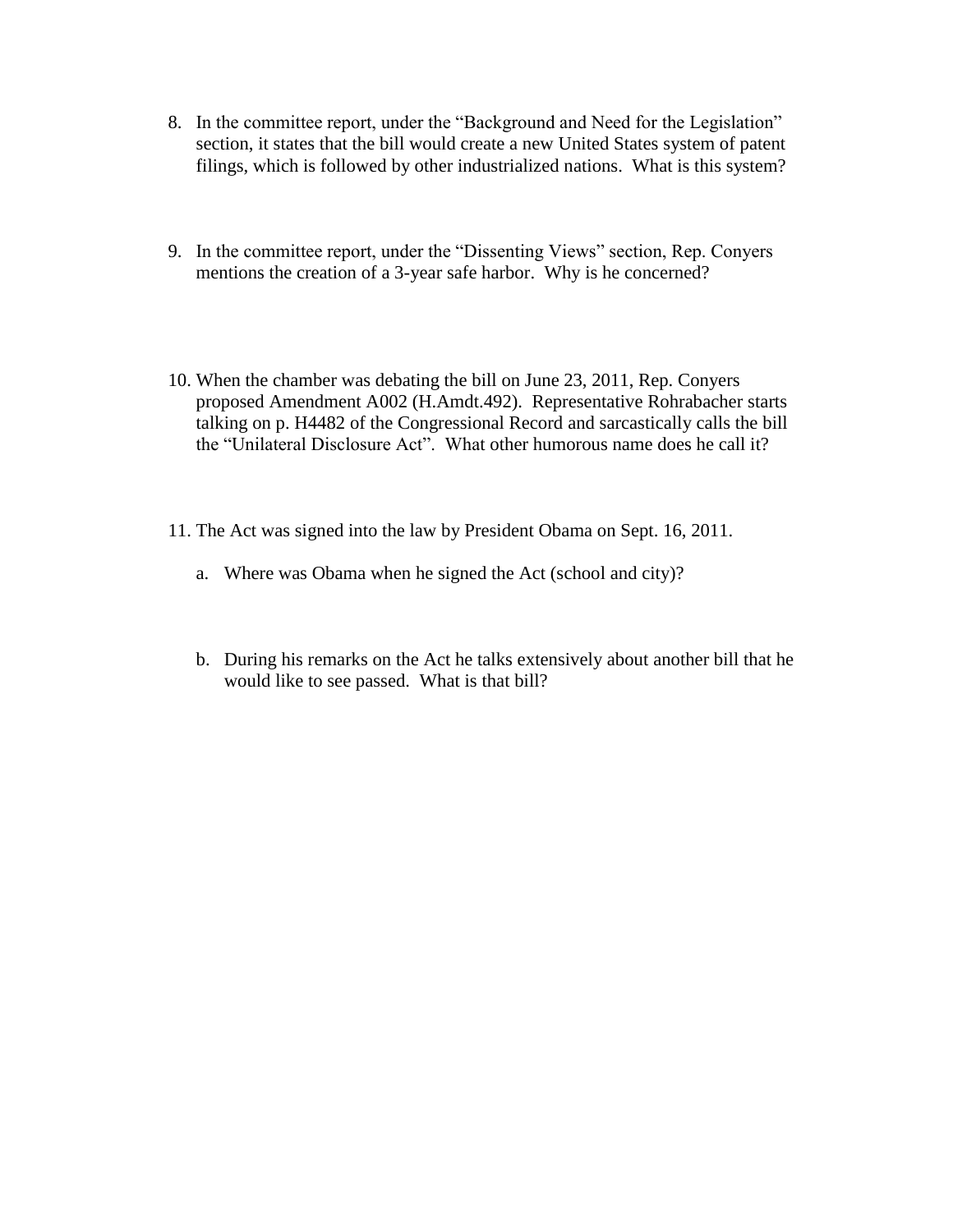**Part Five – Short Answers**

**Each question is worth five points, and will be graded on the breadth and depth of the answer. However, I am not looking for "essays" so much as concise but thoughtful responses.**

1. How does a bill become a law? In other words, explain the legislative process that happens from the introduction of the bill through the president signing the act into law (or vetoing it).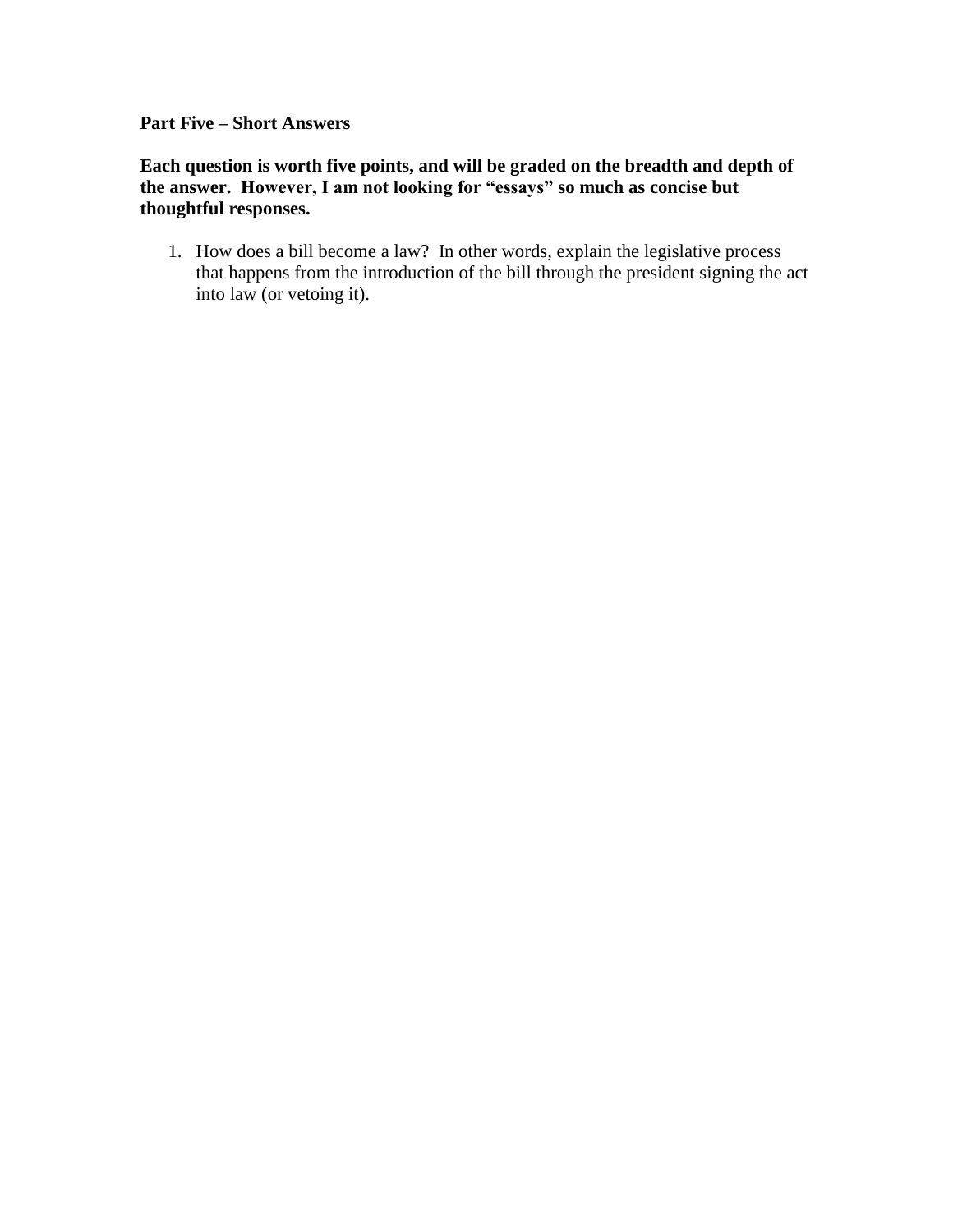2. What are the documents associated with a legislative history? Briefly explain what each type of document is and where in the legislative process it comes from.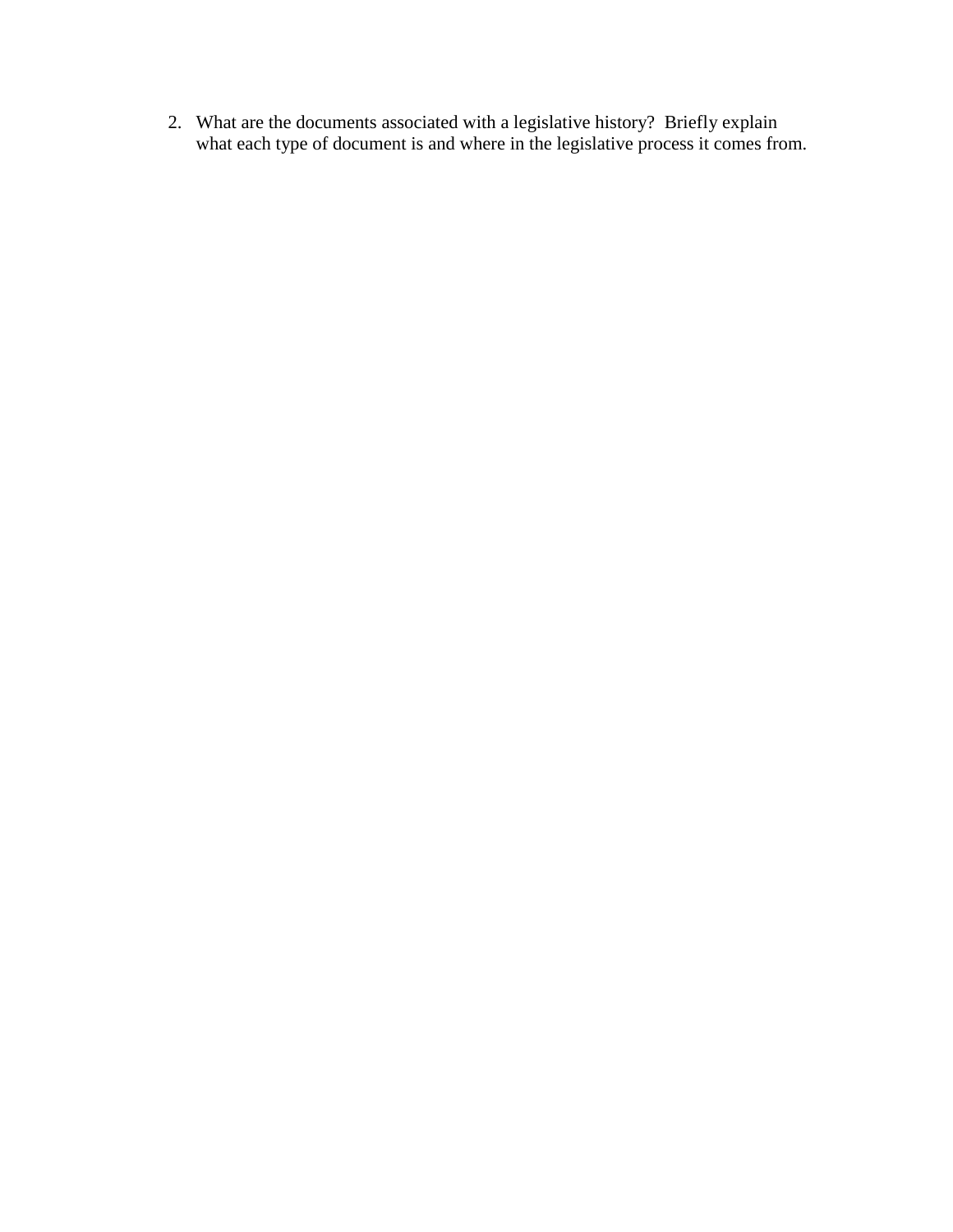3. What is a "legislative history", and why would you do/use one? Also, some judges are for using legislative histories and some are against - explain both sides.

## **Part Last – Extra Fun Bonus Question!**

You are done with your research and decide to call it a day. However, you have to admit that:

\_\_\_\_ Doing legislative history is just about the most fun a person can have!

\_\_\_\_ You have a headache and just want to lie down!